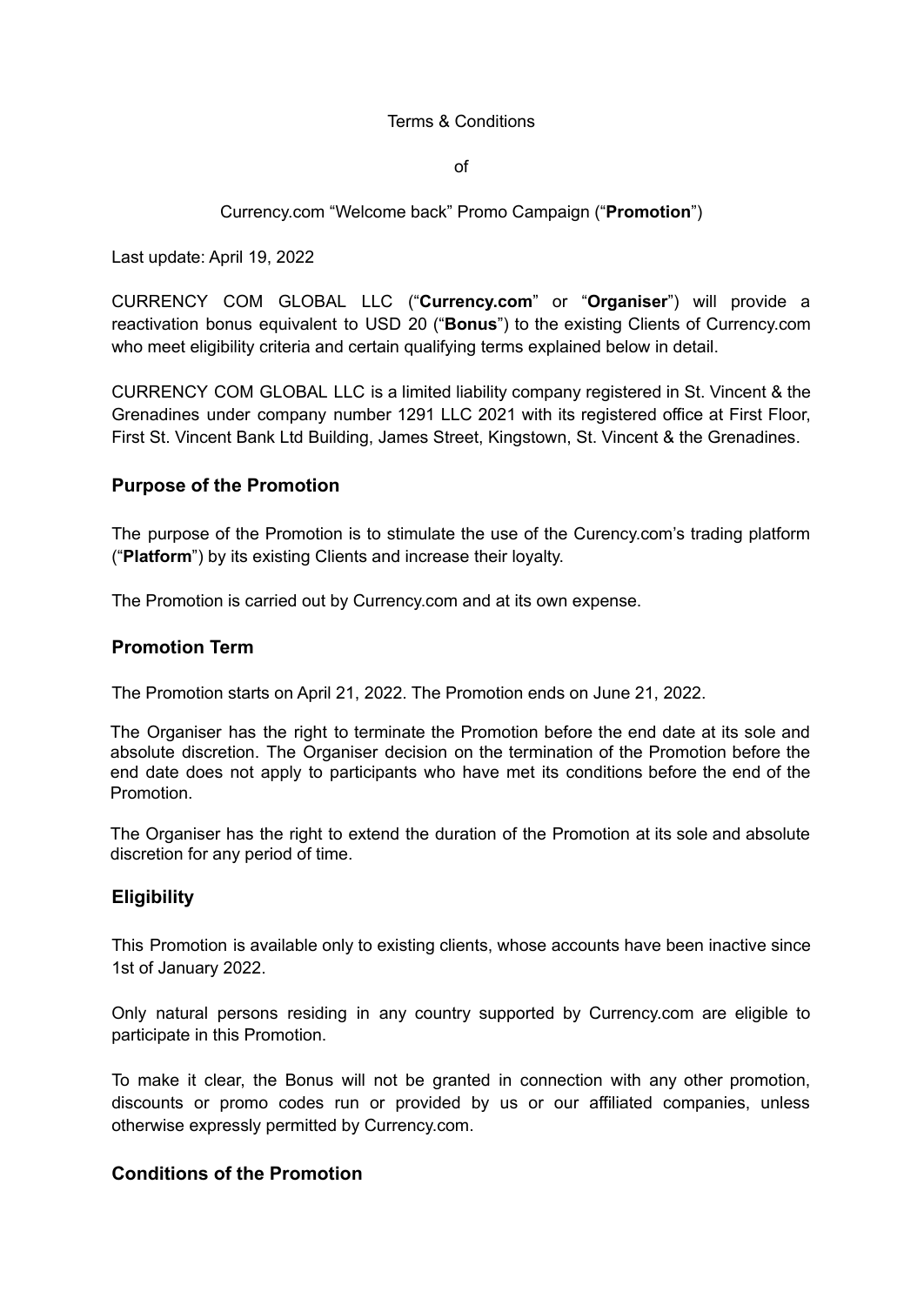In order to become a Participant of the Promotion, an individual must perform the following actions:

- log into your Account on the Platform;
- verify your identity or re-submit your documents and information in case they are outdated;
- top up your account balance for at least USD 20 (twenty US dollars);
- perform at least one Leverage-operation on the Platform within 14 days from your deposit.

We will deposit the Bonus in USD.cx into your account within five (5) business days after you fulfil all the conditions mentioned above.

Currency.com reserves its absolute right to change an amount of reactivation Bonus or to suspend the Promotion campaign at any time, with or without notice to our clients.

# **Reactivation Bonus**

Each Client is entitled to the same Bonus for performing Leverage-operation on the Platform.

The Bonus amount depends on the total amount (value) of deposited funds by the Participant of the Promotion, accounted for by him on his Account during the period from the creation of the Account on the Platform until June 21, 2022.

| <b>Amount of deposited funds</b>                           | <b>Bonus amount</b> |
|------------------------------------------------------------|---------------------|
| Equivalent to US dollars 5,000 and more                    | 500 USD.cx          |
| Equivalent from US dollars 500,00 to US<br>dollars 4999,99 | 100 USD.cx          |
| Equivalent to less than US dollars 500,00                  | 20 USD.cx           |

Reactivation Bonus means the USD.cx\* equivalent to USD which will be converted according to an exchange rate determined by Currency.com in its absolute discretion. The Welcome Bonus will be paid in USD.cx only by crediting it to your Currency.com account.

*\*USD.cx is a native token of Currency.com.*

## **Withdrawal Conditions**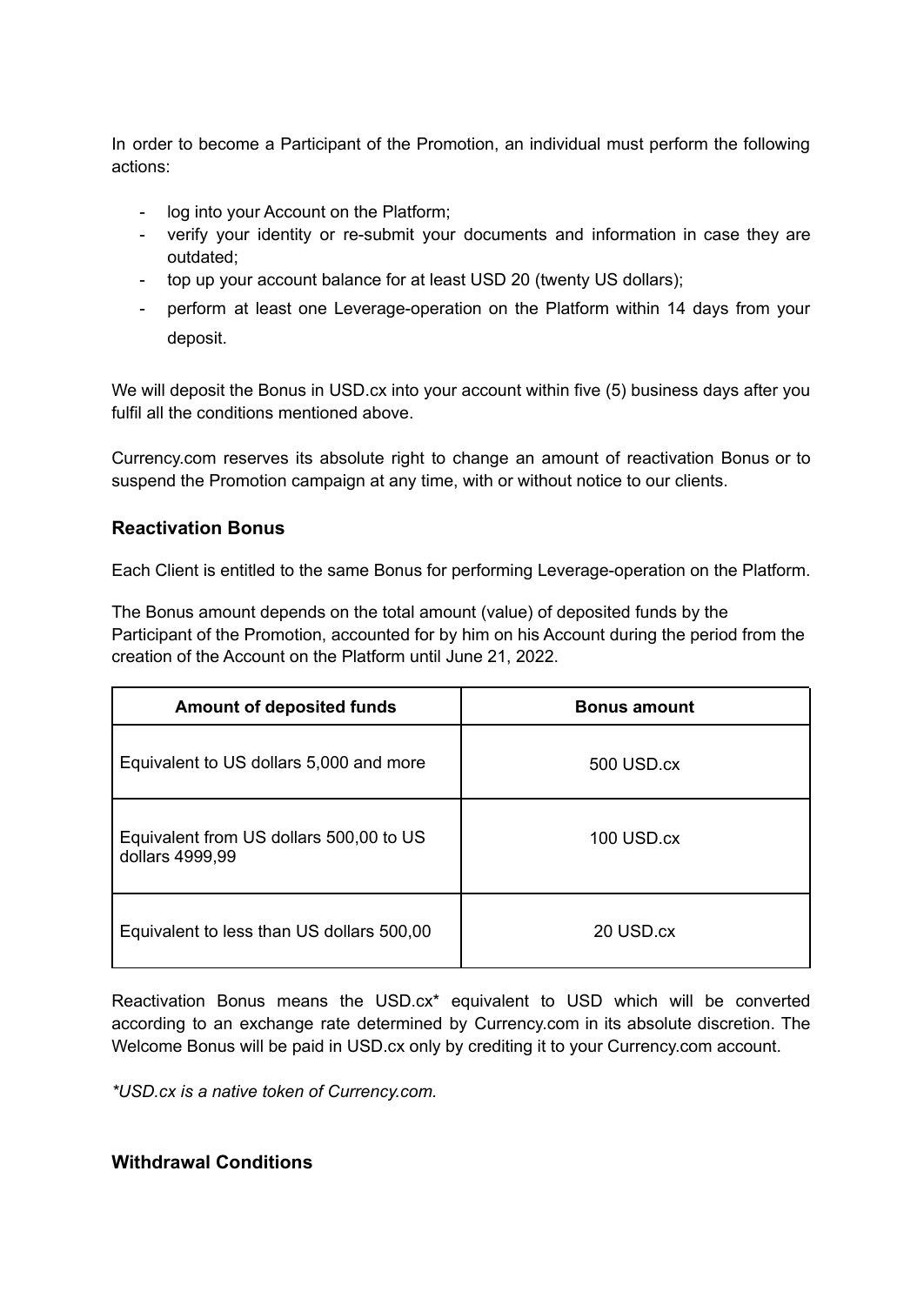The Bonus can be withdrawn from the account in accordance with our general Terms and Conditions subject to special provisions stipulated herein.

Before you can withdraw the Bonus from the account you have to perform at least one Leverage-operation on the Platform within 14 days from your deposit.

## **Additional Terms**

You are solely responsible for all applicable taxes related to receiving the Bonus. Currency.com shall make deductions from any rewards granted to you, to the extent required under any applicable law. The Bonus is personal and non-transferable.

Currency.com reserves the right to stop, deny, withhold or withdraw the Promotion (or other promotions) at its sole discretion at any time.

In case of a conflict between these Terms and Conditions and any other terms and conditions, rules and notifications whatsoever, these Terms and Conditions shall prevail unless specifically stated otherwise.

To comply with applicable laws, prevent fraud and ensure security of your account, we may ask you to provide personal information. Currency.com reserves the right to limit, block access to its services and/or terminate your account if such information is not provided. By providing us with the information and signing up with Currency.com, you are confirming that any information provided is correct, accurate, up-to-date and complete.

Users who attempt to abuse the Promotion will lose their rewards. If any participant is attempting to compromise the integrity of the Promotion or by cheating or committing fraud or manipulation in any way, including by providing false details or by false registration, Currency.com may seek damages from such participant to the fullest extent permitted by law. Further, Currency.com may refrain from granting rewards and/or deduct any such amounts that were given to such participants under the Promotion and/or ban it from participating in any of Currency.com`s future promotions.

If Currency.com suspects that a user (whether alone or with others) has manipulated or abused (or attempted to do so) the Promotion and/or otherwise acted in bad faith towards us or in a fraudulent manner, then, Currency.com reserve the right, at its sole discretion, to take the following actions with respect to any such user and/or to any person we consider is acting in concert with such user: (i) temporarily or permanently, block, suspend or terminate the services under such user account with Currency.com (or any portion thereof and close such account), and/or (ii) remove and/or deduct any benefit which might have been granted to such users (taking into account any loss sustained which will be fully recognized); and/or (iii) remove and/or deduct any profits gained by such users as a result of such manipulation or abuse, including by closing any open positions the applicable user(s) account(s) with Currency Com, and/or (iv) deny, withhold or withdraw from that user from the Promotion and any future other promotion.